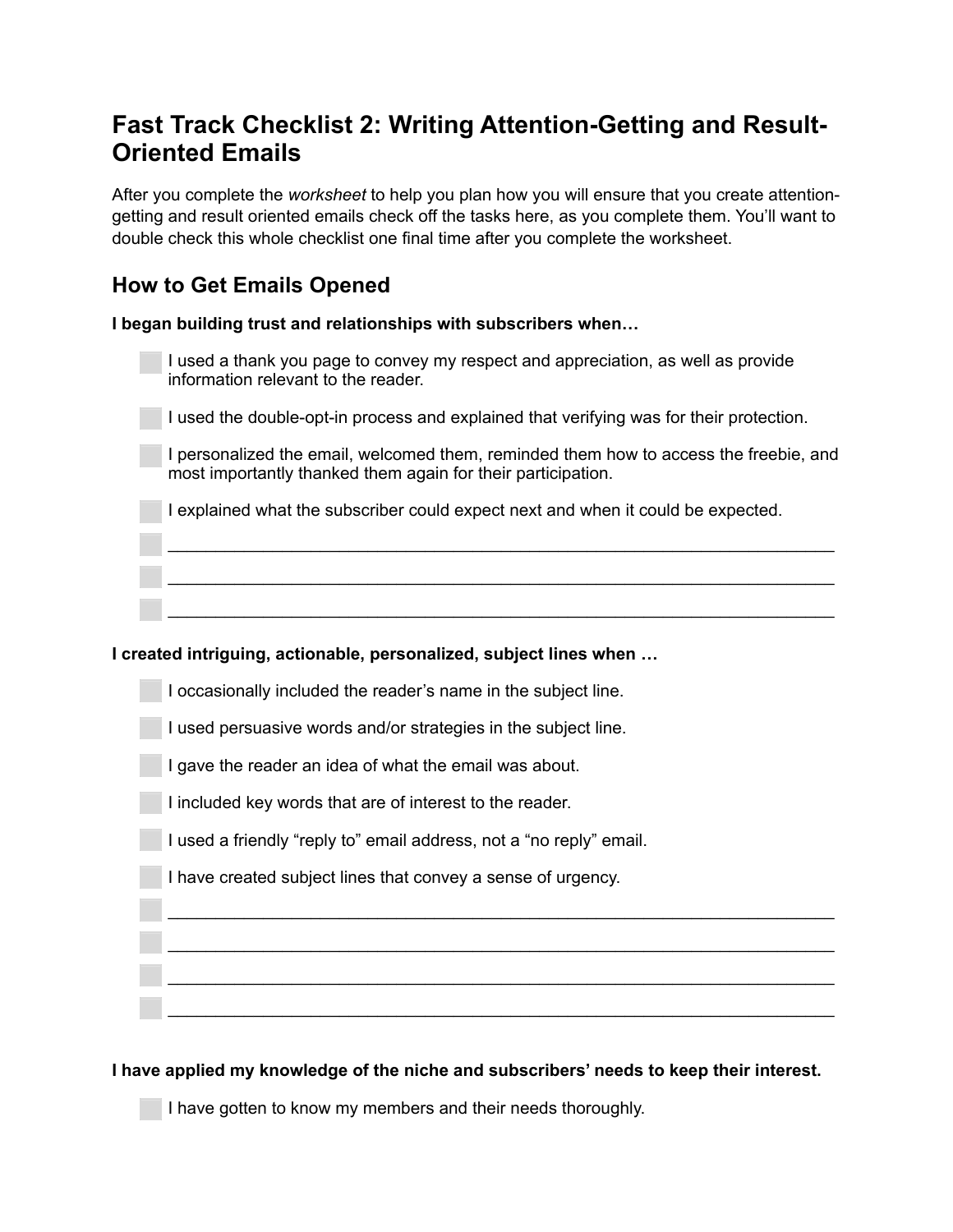| I've researched and know the products I create or recommend, inside and out.      |
|-----------------------------------------------------------------------------------|
| I have used appropriate vocabulary to relate well with my audience.               |
| I have interspersed trending and informational emails between promotional emails. |
| I have kept my audience up to date on the latest news in the niche.               |
|                                                                                   |
|                                                                                   |
|                                                                                   |

### **I created a consistent mailing schedule which…**

Keeps me on track and accountable.

⬜ Prompts me to find exceptional offers and info relevant to readers' interests and needs.

⬜ Encourages me to pre-plan emails, giving readers valuable information in each.

⬜ Fuels readers' interest and encourages them to watch for the next email.

 $\overline{a}$  , and the contribution of the contribution of the contribution of the contribution of the contribution of the contribution of the contribution of the contribution of the contribution of the contribution of the co

Reminds me to create and offer subscribers a free resource every few days.

### **Write Effective Emails**

Į

### **I implemented these effective writing skills and strategies…**

 $\bar{a}$  , and the contribution of  $\bar{a}$  , and  $\bar{a}$  , and  $\bar{a}$  , and  $\bar{a}$  , and  $\bar{a}$  , and  $\bar{a}$ 

I've shown the reader the relevancy of the info within the first paragraph of the email.

⬜ I spoke directly to the person reading by using "you" and "your" in emails.

⬜ I have emphasized reader/user benefits over features.

I have created emails with one goal and one main point.

I have written in my own "voice" and allowed readers see my real personality.

I have included an actionable CTA in every email.

I've chosen attractive buttons to use in HTML mailings.

I used persuasive power words in the link and on the button.